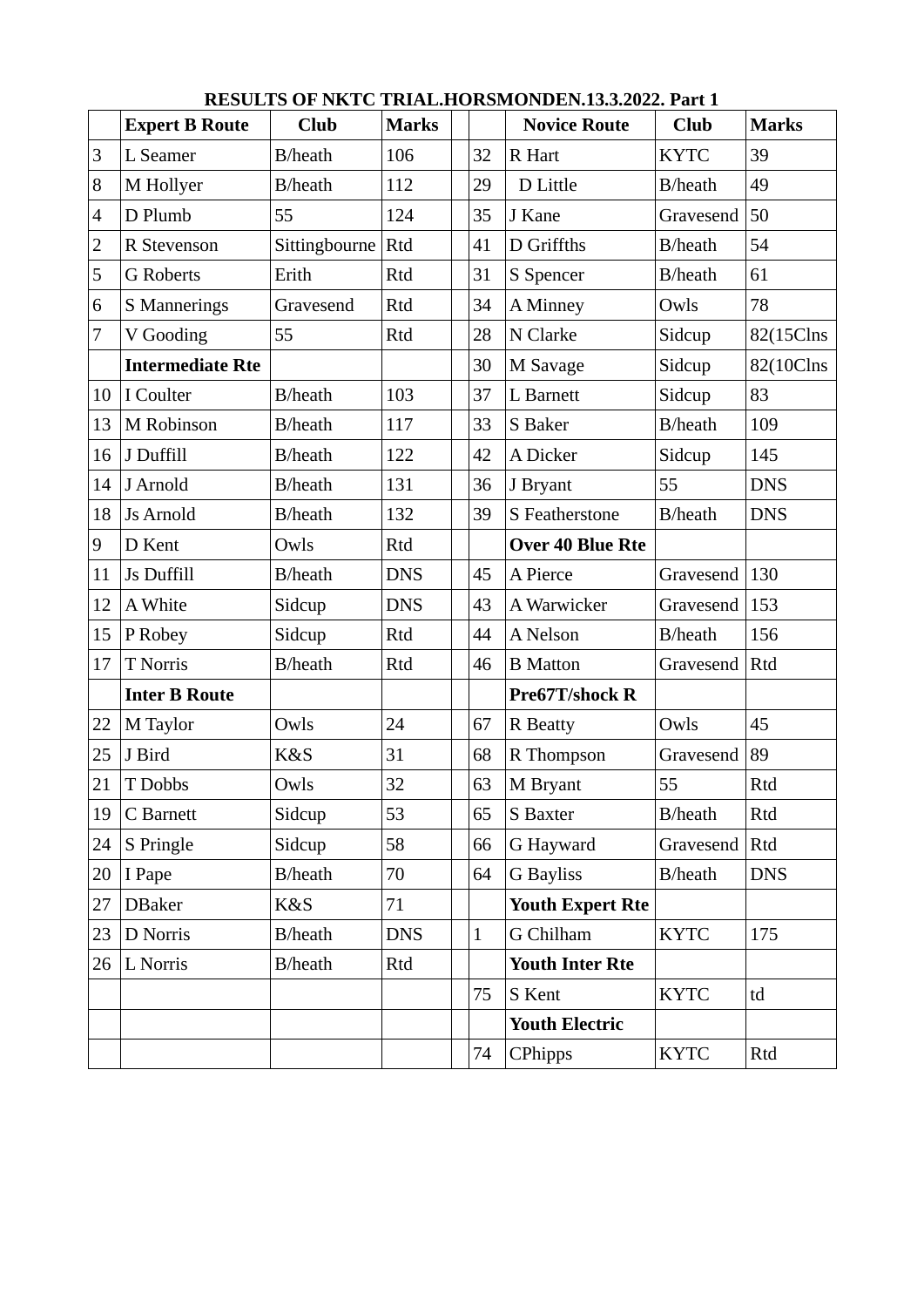|    | Over 50 Red Rte | <b>Club</b>     | <b>Marks</b> |    | <b>Sportsman Route</b>  | <b>Club</b>     | <b>Marks</b> |
|----|-----------------|-----------------|--------------|----|-------------------------|-----------------|--------------|
| 47 | D Daniels       | <b>B</b> /heath | 41           | 69 | D Fleet                 | <b>B</b> /heath | 12           |
| 55 | A Lown          | B/heath         | 47           | 71 | J Oppen                 | Owls            | 12           |
| 49 | N Franklin      | Erith           | 49           | 72 | J Dudley                | Gravesend       | 20           |
| 54 | A Coulter       | B/heath         | 50           | 38 | S Faulkner              | Sidcup          | 57           |
| 50 | P Warwicker     | B/heath         | 51           | 40 | I Carter                | B/heath         | Rtd          |
| 61 | D Hobbs         | <b>GEST</b>     | 61           | 70 | K Baxter                | B/heath         | Rtd          |
| 58 | D Mowatt        | <b>KYTC</b>     | 70           | 73 | M Sanger                | B/heath         | Rtd          |
| 48 | K Gleadow       | B/heath         | 89           |    | <b>Youth Novice Rte</b> |                 |              |
| 52 | N Spencer       | B/heath         | 93           | 80 | <b>E</b> Mowatt         | <b>KYTC</b>     | 64           |
| 51 | M Savage        | Sidcup          | 100          | 78 | K Hart                  | <b>KYTC</b>     | 95           |
| 62 | M Taylor        | Sidcup          | 122          | 82 | J Griffin               | <b>KYTC</b>     | 135          |
| 53 | C Exall         | B/heath         | Rtd          | 81 | T Trevant               | <b>KYTC</b>     | 140          |
| 56 | G Clare         | B/heath         | Rtd          | 76 | T Phipps                | <b>KYTC</b>     | <b>DNS</b>   |
| 59 | M Smith         | 55              | Rtd          | 77 | L Wright                | <b>KYTC</b>     | <b>DNS</b>   |
| 60 | S Sanger        | B/heath         | Rtd          | 79 | H Kemp                  | <b>KYTC</b>     | <b>DNS</b>   |
| 57 | P May           | Sidcup          | <b>DNS</b>   |    |                         |                 |              |
|    |                 |                 |              |    | Could not split Nos     |                 |              |
|    |                 |                 |              |    | 69 and 71               |                 |              |
|    |                 |                 |              |    |                         |                 |              |
|    |                 |                 |              |    |                         |                 |              |
|    |                 |                 |              |    |                         |                 |              |
|    |                 |                 |              |    |                         |                 |              |
|    |                 |                 |              |    |                         |                 |              |
|    |                 |                 |              |    |                         |                 |              |
|    |                 |                 |              |    |                         |                 |              |
|    |                 |                 |              |    |                         |                 |              |
|    |                 |                 |              |    |                         |                 |              |
|    |                 |                 |              |    |                         |                 |              |
|    |                 |                 |              |    |                         |                 |              |
|    |                 |                 |              |    |                         |                 |              |
|    |                 |                 |              |    |                         |                 |              |

 **RESULTS OF NKTC TRIAL. HORSMONDEN.13.3.2022. Part 2**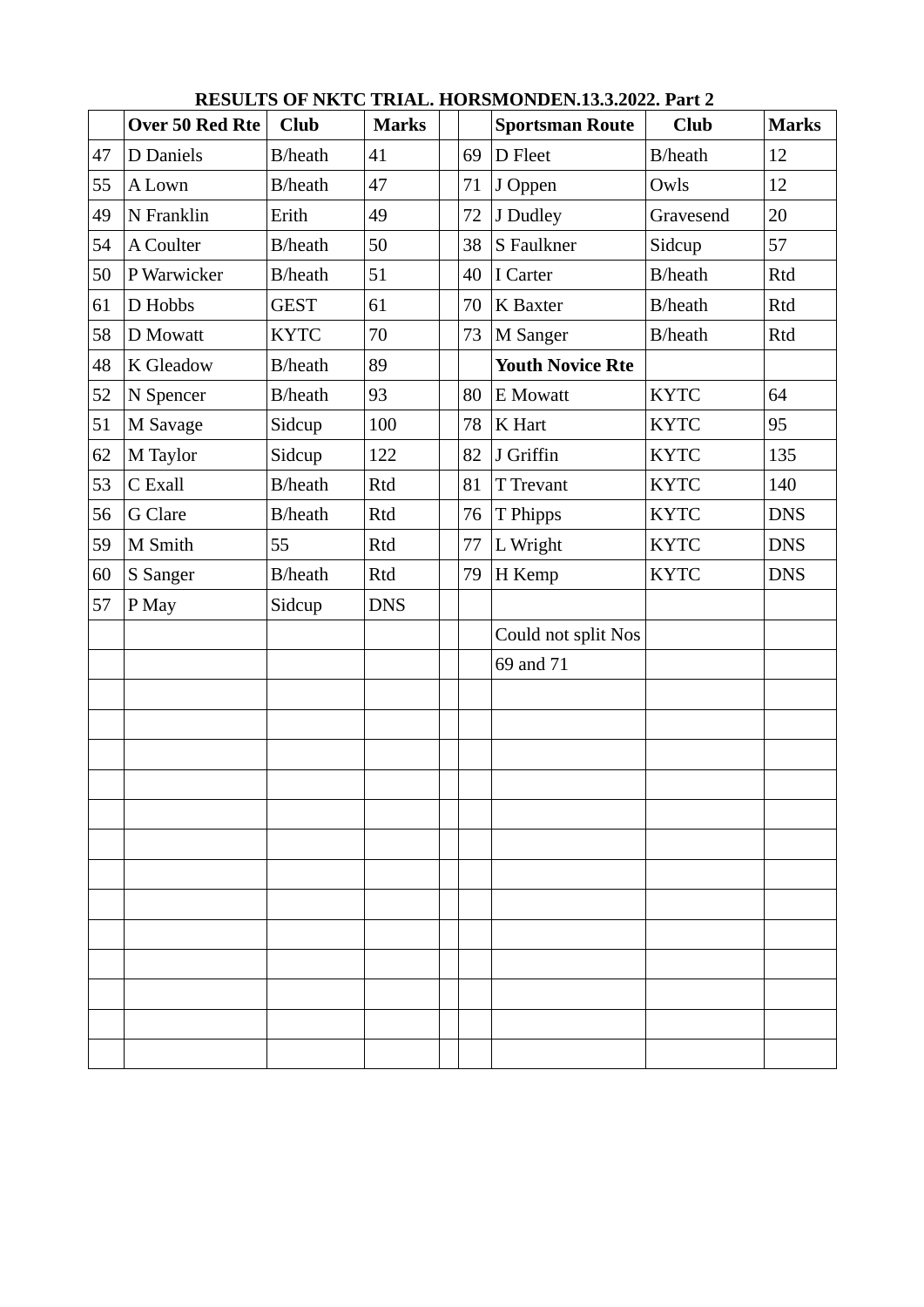|                | <b>Expert B Route</b>  | <b>Club</b>     | Lap1 | Lap2                                            | Lap3                                        | <b>Marks</b> |
|----------------|------------------------|-----------------|------|-------------------------------------------------|---------------------------------------------|--------------|
| 3              | L Seamer               | B/heath         |      | 3053313220002 5055515332103 3555323553203       |                                             | 106          |
| 8              | M Hollyer              | B/heath         |      | 1052313512200 1055315553303 35155355555503      |                                             | 112          |
| $\overline{4}$ | D Plumb                | 55              |      | 5055505015102 3155515555205 5555515555205       |                                             | 134          |
| $\overline{2}$ | R Stevenson            | Sittingbourne   |      | 5355313335315 55555----------- -5-55-------     |                                             | Rtd          |
| 5              | <b>G</b> Roberts       | Erith           |      | 2013303011215 1155105512001 ----5255------      |                                             | Rtd          |
| 6              | S Mannerings           | Gravesend       |      |                                                 |                                             | Rtd          |
| 7              | V Gooding              | 55              |      |                                                 |                                             | Rtd          |
|                | <b>IntermediateRte</b> |                 |      |                                                 |                                             |              |
| 10             | I Coulter              | B/heath         |      | 3535233211003 3553500021001 5535552353303       |                                             | 103          |
| 13             | M Robinson             | B/heath         |      | 5252100531111 5555511531115 3555535533005       |                                             | 117          |
| 16             | J Duffill              | <b>B</b> /heath |      | 3055500500101 555553313321535555555555113       |                                             | 122          |
| 14             | J Arnold               | B/heath         |      |                                                 | 5055500500003 55555555331033 55555555353313 | 131          |
| 18             | <b>Js Arnold</b>       | B/heath         |      | 3055505101003 3555513135555 3555553255323       |                                             | 132          |
| 9              | D Kent                 | Owls            |      | 5552551521503 ----------3355--- 3 ------------- |                                             | Rtd          |
| 11             | Js Duffill             | B/heath         |      |                                                 |                                             | <b>DNS</b>   |
| 12             | A White                | Sidcup          |      |                                                 |                                             | <b>DNS</b>   |
| 15             | P Robey                | Sidcup          |      |                                                 |                                             | Rtd          |
| 17             | <b>T</b> Norris        | B/heath         |      | 5053510301101 201352333530- ---------------     |                                             | Rtd          |
|                | <b>Inter B Route</b>   |                 |      |                                                 |                                             |              |
| 22             | M Taylor               | Owls            |      | 0000010012000 0000020011000 0100010155030       |                                             | 24           |
| 25             | J Bird                 | K&S             |      | 0010100211000 0000010031000 00-0020053230       |                                             | 31           |
| 21             | T Dobbs                | Owls            |      | 0010000000000 0000010013000 0150020555030       |                                             | 32           |
| 19             | C Barnett              | Sidcup          |      | 0050010100000 00-0000135001 15-0133353020       |                                             | 53           |
| 24             | S Pringle              | Sidcup          |      | 0010030032000 0500011255050 0500050055050       |                                             | 58           |
| 20             | I Pape                 | B/heath         |      | 0100000010000 0000050555055 55000553550-0       |                                             | 70           |
| 27             | D Baker                | K&S             |      | 0200050220000 0000000255051 5502050555055       |                                             | 71           |
| 23             | D Norris               | B/heath         |      |                                                 |                                             | <b>DNS</b>   |
| 26             | L Norris               | B/heath         |      | 0030030011000 0000055555051 -----------------   |                                             | Rtd          |
|                |                        |                 |      |                                                 |                                             |              |
|                |                        |                 |      |                                                 |                                             |              |
|                |                        |                 |      |                                                 |                                             |              |

 **NKTC TRIAL.HORSMONDEN.13.3.2022.SECTIONAL SCORES.Part 1**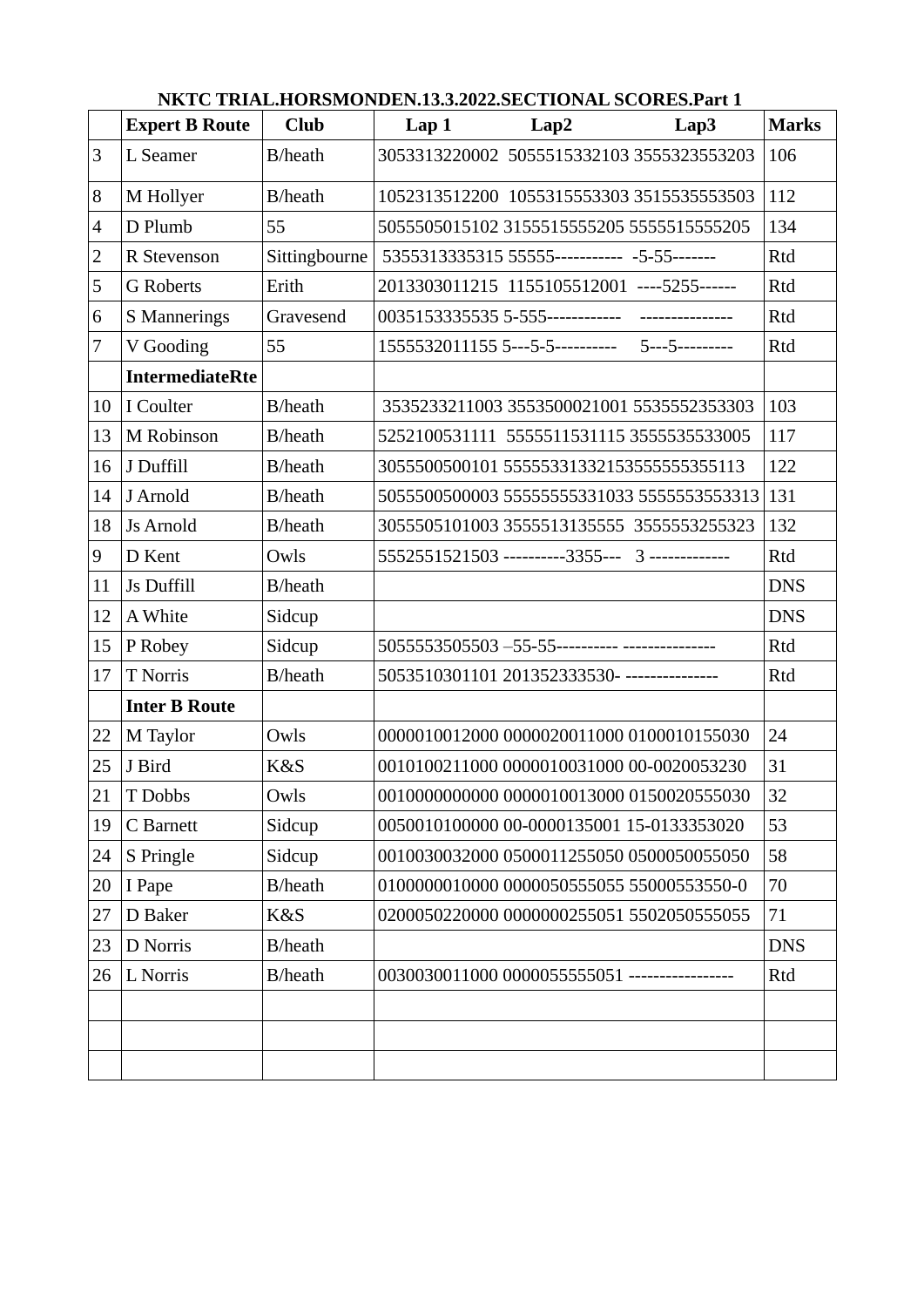|              | <b>Novice Route</b>    | <b>Club</b>     | Lap1                         | Lap2                                             | Lap3            | <b>Marks</b> |
|--------------|------------------------|-----------------|------------------------------|--------------------------------------------------|-----------------|--------------|
| 32           | R Hart                 | <b>KYTC</b>     |                              | 0030000300000 5020100001000 5050100501151        |                 | 39           |
| 29           | D Little               | B/heath         |                              | 0010000001000 0000001503053 5031000535152        |                 | 49           |
| 35           | J Kane                 | Gravesend       |                              | 0000000200510 0010100200150 5353300503050        |                 | 50           |
| 41           | D Griffths             | <b>B</b> /heath |                              | 0000100000010 5021300200105 5101103533353        |                 | 54           |
| 31           | S Spencer              | B/heath         |                              | 0012000100102 0013000333150 5032201533533        |                 | 61           |
| 34           | A Minney               | Owls            |                              | 0021000500112 5003013535153 -033200533152        |                 | 78           |
| 28           | N Clarke               | Sidcup          |                              | 0000000221003 1055003335555 1033503303355        |                 | 82(15Cln)    |
| 30           | M Savage               | Sidcup          |                              | 0011301300101 5211301533310 -033303555353        |                 | 82(10Cln)    |
| 37           | L Barnett              | Sidcup          |                              | 0000100302010 1005001555335 55535035330-1        |                 | 83           |
| 33           | S Baker                | <b>B</b> /heath |                              | 0030100501211 0153202535555 55535055553535       |                 | 109          |
| 42           | A Dicker               | Sidcup          |                              | 53-5013530052 ----5313533555 ----535355333-      |                 | 145          |
| 36           | J Bryant               | 55              |                              |                                                  |                 | <b>DNS</b>   |
| 39           | S Featherstone         | <b>B</b> /heath |                              |                                                  |                 | <b>DNS</b>   |
|              | Over 40 Blue Rt        |                 |                              |                                                  |                 |              |
| 45           | A Pierce               | Gravesend       |                              | 5030510122105 3555503555055 355-503555355        |                 | 130          |
| 43           | A Warwicker            | Gravesend       |                              | 5555525511203 3555555553115 5555555553325        |                 | 153          |
| 44           | A Nelson               | B/heath         |                              | 5355500125502 555—55555503 555-------55505       |                 | 156          |
| 46           | <b>B</b> Matton        | Gravesend       |                              | 3050300111502 -5555----------- ----5----------   |                 | Rtd          |
|              | Pre67T/shock R         |                 |                              |                                                  |                 |              |
| 67           | R Beatty               | Owls            |                              | 0010000000000 0002003503151 0002005505151        |                 | 45           |
| 68           | R Thompson             | Gr/end          |                              | 0001500200500 5053200501353 -355303505055        |                 | 89           |
| 63           | M Bryant               | 55              |                              | $1050100---300$ 50---01-----012                  | --------------- | Rtd          |
| 65           | S Baxter               | B/heath         |                              |                                                  |                 | Rtd          |
| 66           | G Hayward              | Gravesend       | 5035000502301 -------------- |                                                  |                 | Rtd          |
| 64           | <b>G</b> Bayliss       | B/heath         |                              |                                                  |                 | <b>DNS</b>   |
|              | <b>Youth Expert Rt</b> |                 |                              |                                                  |                 |              |
| $\mathbf{1}$ | G Chilham              | <b>KYTC</b>     |                              |                                                  |                 | 175          |
|              | <b>Youth Inter Rte</b> |                 |                              |                                                  |                 |              |
| 75           | S Kent                 | <b>KYTC</b>     |                              | 5555550333315 ---------5555---- -------2-------- |                 | Rtd          |
|              | <b>Youth Electric</b>  |                 |                              |                                                  |                 |              |
| 74           | C Phipps               | <b>KYTC</b>     |                              | 5230305533052 3230555533333 ---------------      |                 | Rtd          |

 **NKTC TRIAL.HORSMONDEN.13.3.2022.SECTIONAL SCORES.Part2**